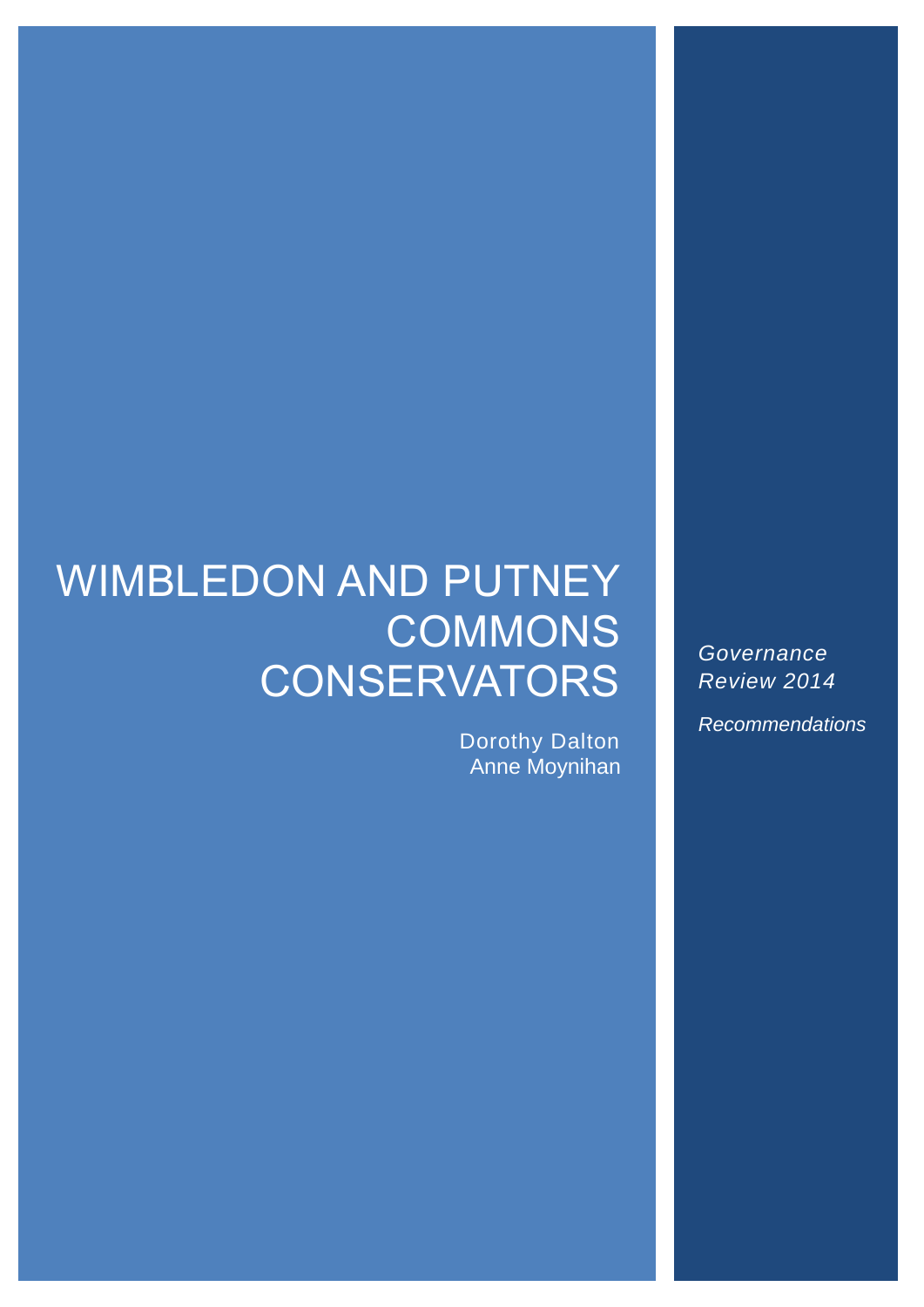# **Wimbledon and Putney Commons Conservators Governance Review Recommendations October 2014**

# **Contents**

**Governance review findings and recommendations**

- **1.1 Understanding the role of the board**
- **1.2 Ensuring delivery of organisational purpose**
- **1.3 Working effectively as individuals and as a team**
- **1.4 Exercising effective control**
- **1.5 Behaving with integrity**
- **1.6 Being open and accountable**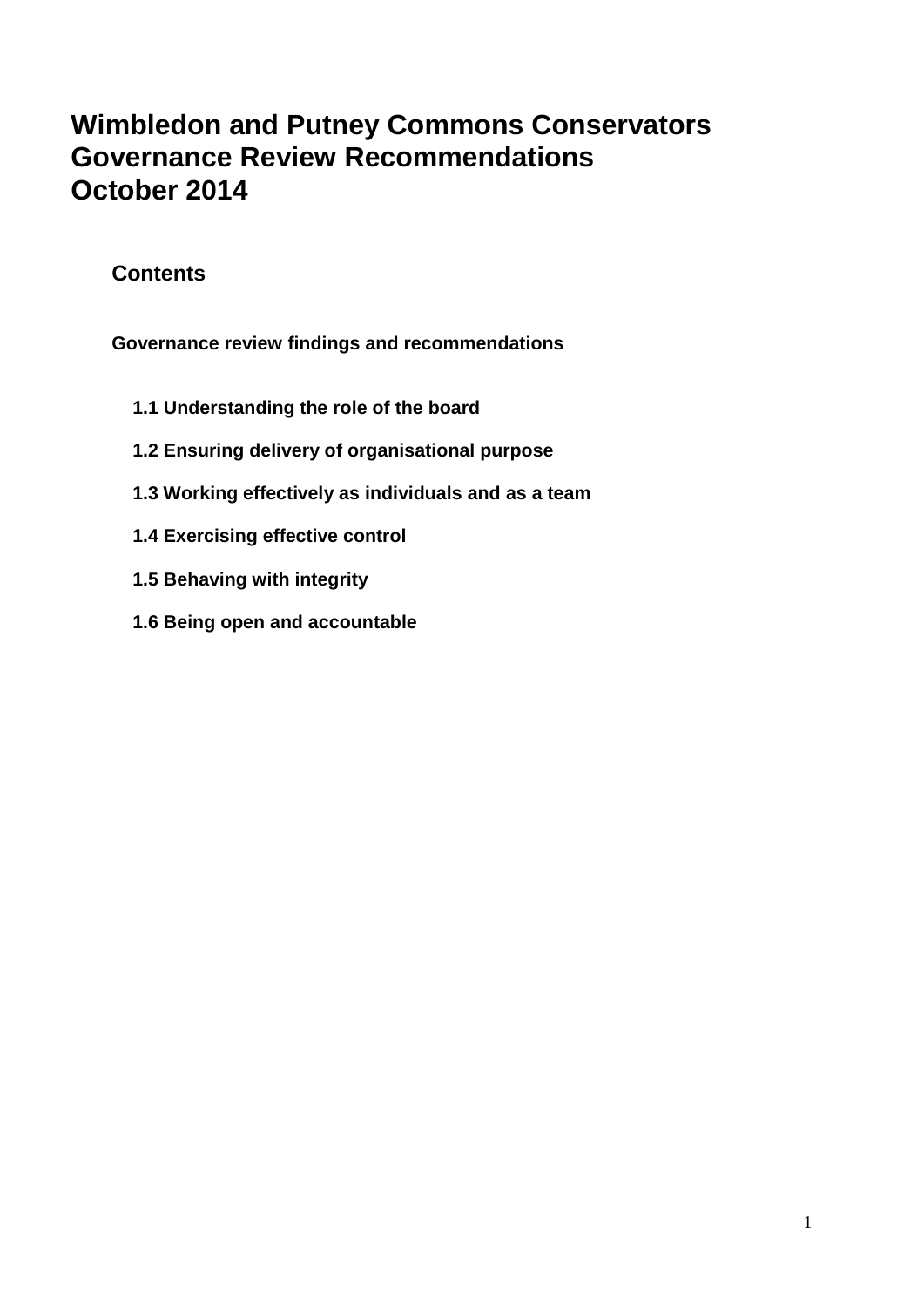# **Wimbledon & Putney Commons Conservators' Governance Review 2014**

The way an organisation is governed often depends on its history and how its very purpose is seen by those who govern and manage it. This can also influence how things are done both from a governance and management perspective.

*"The first recognised formation of Wimbledon and Putney Commons arose when Earl Spencer came to terms with residents in drawing up the Wimbledon and Putney Commons Act which received Royal Assent in 1871. The Act conveyed interest in the Commons to a body of Conservators (five elected and three appointed) who were charged with keeping the Commons open to the public with natural aspects preserved."<sup>1</sup>* Wimbledon and Putney Commons Conservators (WPCC) became a registered charity on 14 April 1972.

Conservators are acutely aware of the historical context within which they are operating and are routinely praised for the way in which they seek to adhere to the provisions of their governing documents (Wimbledon and Putney Commons Act 1871 ("the Act"), Election Byelaws 1990 etc). There is however a counterview which sees the Act being interpreted far too narrowly, without contemporary relevance and being used as a barrier to change.

For some Board Members there appears to be an irresolvable tension between what they see as their role as a "Conservator" and the role they must fulfil as a "Trustee" of a charity. For these Board Members ensuring that their duties as Conservators under the Act are complied with is of paramount importance, with very little attention being paid to their duties (legal and otherwise) as Trustees of a charity.

While the Act is important because it is the rule book/governing document for WPCC, it cannot provide the charity with its strategic direction or its vision, mission and values. The Act for some Conservators appears to have almost mystical qualities but in common with other governing documents it purely sets out the organisation's charitable objects and provides the boundaries within which WPCC must operate. It is the duty of Conservators, as Trustees, to ensure they provide leadership by - setting the strategy; being clear about what the organisation is seeking to achieve and how it is going to do it; and establishing how progress towards its strategic goals will be measured.

Ultimately, WPCC must have a governing document which enables rather than hinders its ability to further its charitable objects. This could be achieved by agreeing an up to date interpretation of the Act etc or by finding a more radical solution to the problem.

# **Over-arching Findings**

-

- WPCC has benefitted from the broad range of the skills, knowledge and experience that Conservators bring to the Board. There was also recognition and respect expressed by questionnaire respondents and interviewees for the dedication and passion for the Commons that the Conservators demonstrate on a daily basis.
- The new Chief Executive immediately recognised the need for a much greater emphasis to be placed on governance and has already made huge improvements to the way in which the organisation functions at a Board and operational level. Running in tandem with this Governance Review, the Chief Executive has begun to work with the Conservators on the much needed strategic, policy and risk

<sup>&</sup>lt;sup>1</sup> Candidate Brief, Chief Executive, Wimbledon & Putney Commons, 2013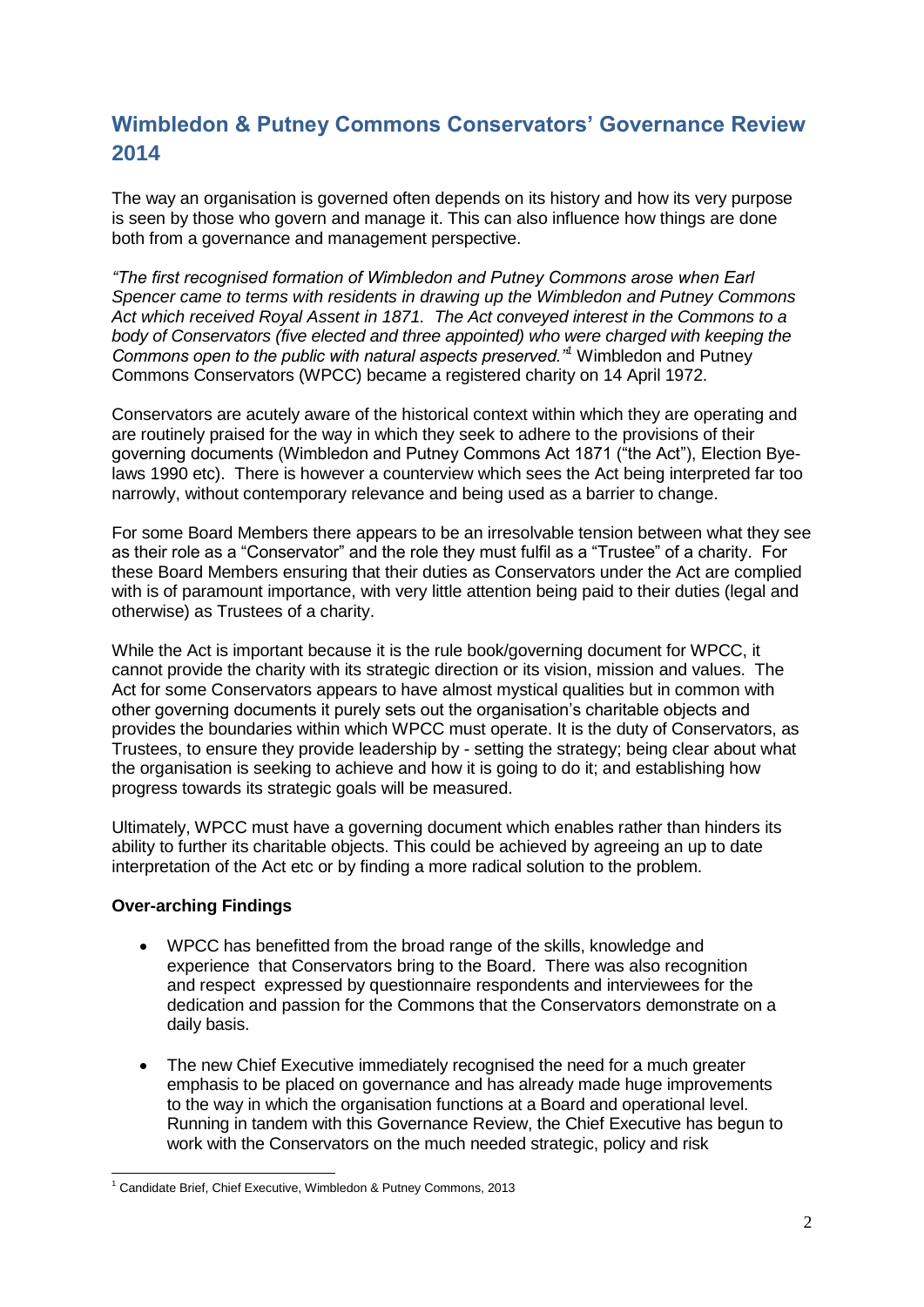frameworks that are required.

- Some Conservators interpret their duties as abiding by the Act and being conservationists. They do not fully understand their obligations under Charity Law. As a result the Board of Conservators is not discharging their obligations under current Charity Law.
- The Charity Commission places a great deal of emphasis on the need for trustees to make 'sound' decisions and have recently produced guidance on the principles that should guide trustees. One of the most important ways in which trustees can demonstrate that they have adhered to the guidance and acted prudently is through the minutes of their board and committee meetings. WPCC's minutes however are not currently recorded in a way that would provide Conservators with any protection in this respect as they do not provide an audit trail as to how their decisions were reached and what factors etc they took into account or disregarded.
- Given the apparent constraints placed on WPCC by the Act and the need to seek legal advice on a regular basis in order to interpret its provisions, Conservators working with the Chief Executive need to seriously consider the following - seeking appropriate legal advice from a firm of lawyers that specialise in charity law:
	- $\circ$  an appropriate modern day interpretation of The Wimbledon and Putney Commons Act 1871 (including the Commissioners Clauses);
	- o the options available for updating or amending the Act and/or moving to a company structure, if possible.
- The current Board of Conservators working with the Chief Executive need to consider all of the options available to them for shaping the election process that is to be held in early 2015. As part of this process Conservators, as a minimum, need to ensure that - all prospective Conservators are eligible to act; that the skills, knowledge and experience required by the Board helps to inform the Electors/Levypayers as to the best candidates for the posts. Longer term, Conservators need to ensure that the Election Bye-laws assist them to recruit people with the skills, knowledge and experience required by WPCC and sets limits on the number of terms that Conservators can serve without having a break.

Conservators should be appointed to Board Committees on the basis of the skills etc that they can bring to the work of that group. Where skills are lacking or non-existent, Conservators should use co-option, for which there is a precedent, as a mechanism to boost the effectiveness of their Committees.

- Conservators have got used to spending almost all of their time on project/operational matters which nine out of eleven questionnaire respondents recognised was inappropriate. Working with the Chief Executive, Conservators need to come to a shared understanding of what matters are strategic and what matters are operational in relation to Board oversight of the organisation.
- As a matter of urgency, the Conservators need to consider the frequency of meetings and embrace board committees as a 'governance tool' for improving the effectiveness of the Board. The Board also needs to stop holding the 'open' parts of Board Meetings as they do not appear to fulfil any particular function and find more constructive ways in which to communicate with the public/Levy-payers and to be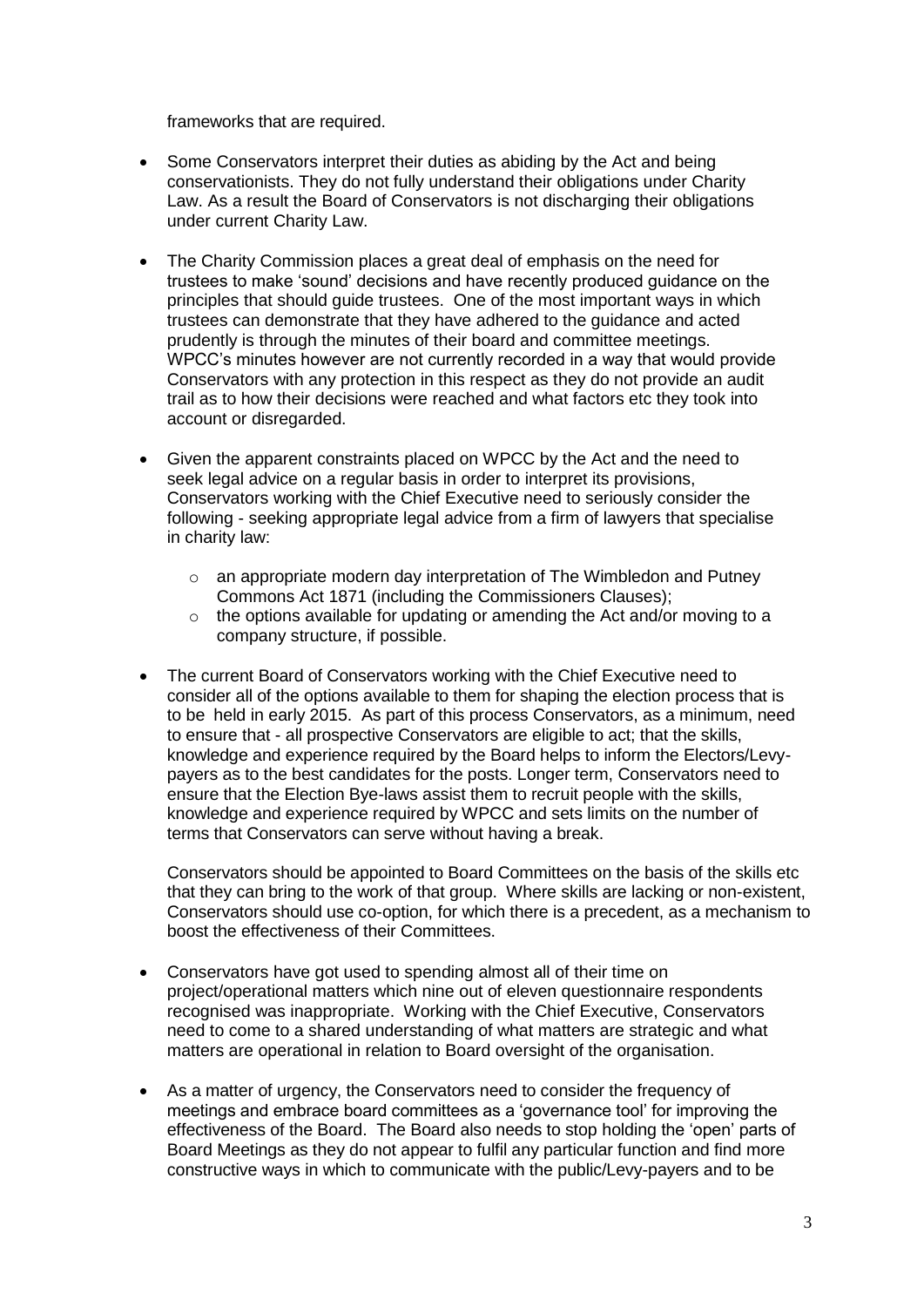held to account by them.

Conservators, working with the Chief Executive, need to significantly change the way in which WPCC is currently governed if they are to comply with their charity law duties and responsibilities let alone embrace best practice.

# **1.1 Principle 1: Understanding the role of the board**

# **Recommendations**

# **1.1.1 WPCC's governing documents**

1. Conservators, working with the Chief Executive, need to seek appropriate legal advice from a firm of lawyers that specialise in charity law to:

- agree a modern day interpretation of WPCC's governing documents (Wimbledon and Putney Commons Act 1871 ("the Act"), Commissioners Clauses Act 1847 and The Wimbledon and Putney Commons Act 1871 Election Bye-Laws (1990) Wimbledon and Putney Commons Act Bye-Laws 1971);
- explore the options available for updating or amending the Act and/or moving to a different legal structure (e.g. company limited by guarantee).

2. Conservators must embrace their roles as Trustees of a charity - and not just interpreting their duties as abiding by "the Act" and being conservationists - or stand down from their positions. Conservators should also seriously consider being known as Trustees instead of Conservators as this might serve to reinforce the position of trust they hold and the duties that are placed on them individually and collectively.

# **1.1.2 Governance v management**

1. Conservators must stop performing 'operational' tasks which should rightly be delegated to the Chief Executive (CE) and spending a disproportionate amount of Board time on project/operational matters. In order to do this, the Board working with the Chief Executive, in the short term, need to:

- carry out a role analysis exercise in order to generate a discussion and clarify what the respective roles of the Chief Executive, Chair and Board should be;
- draw up a detailed scheme of delegation (being mindful of the CE's job description) which clearly sets out the parameters within which the CE is empowered to act and when Board approval will be required:
- draw up a list of 'matters reserved for the Board' but ensuring everyone understands that no list can be completely comprehensive and the Chief Executive will need to use his discretion as to whether a matter needs to go to the Board even if it does not appear on the list that has been drawn up;
- agree on the information needs of trustees in terms of reporting by the Chief Executive and other members of the Senior Management Team, set appropriate standards for the quality of Board (and Board Committee) proposals, reports and minutes; and ensure these standards are maintained;
- use the strategic objectives that were agreed by Conservators at their Board Meeting in September 2014, to draw up a business plan with performance indicators for the organisation as a whole and objectives for the Chief Executive in particular – **see also 1.1.3 below**.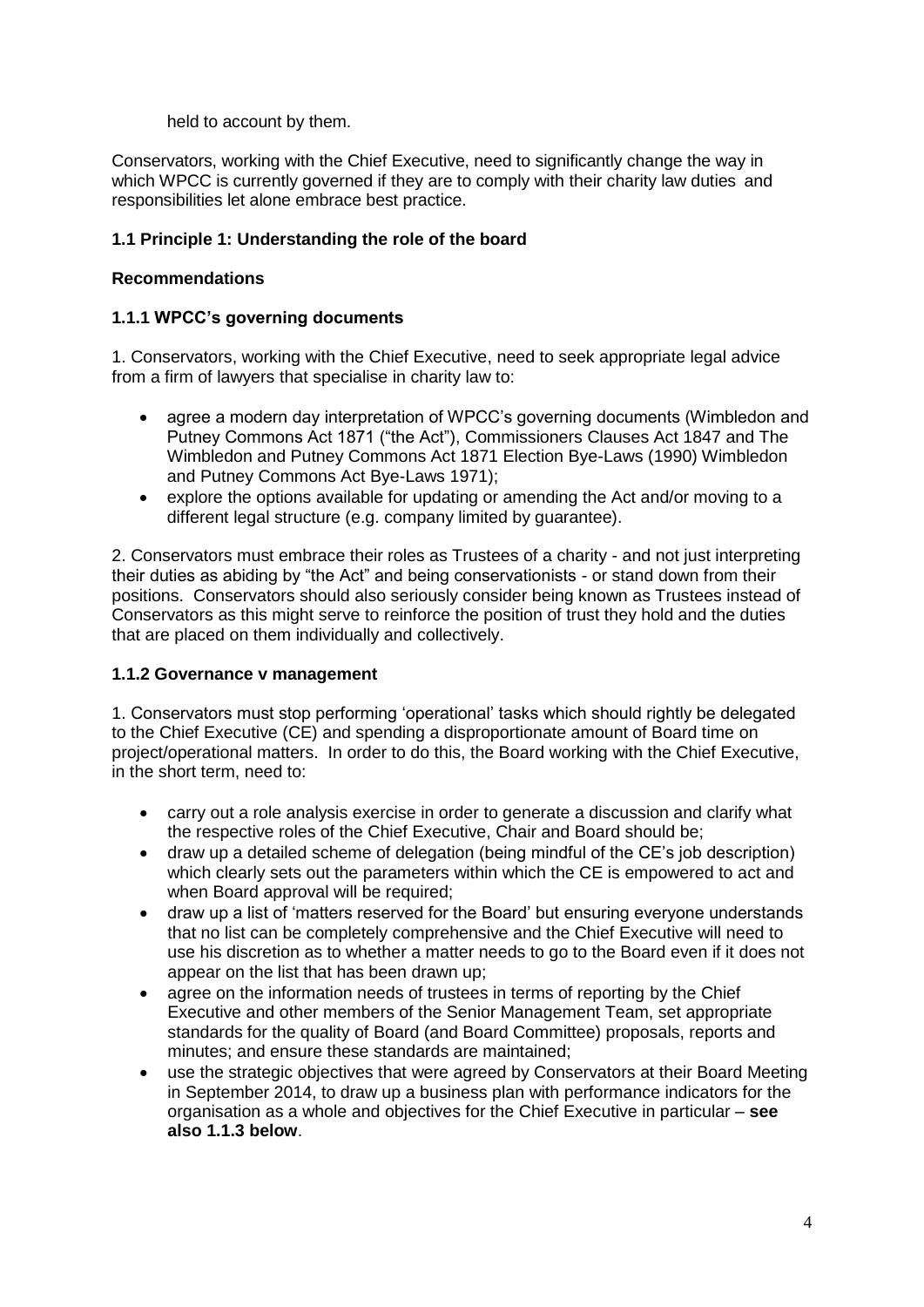In the longer term, the Board working with the Chief Executive needs to ensure that WPCC has appropriate strategic, policy, risk and accountability frameworks in place. In this way, the Board will be developing further and defining the boundaries on their delegation to the Chief Executive and Senior Management Team.

2. The Board, working with the Chief Executive, to develop a policy (or build into a Code of Conduct) as to when it is appropriate, within the context of WPCC, for Conservators to perform 'non-Board' roles and what that means in terms of how they fulfil those 'non-Board' roles including behaviours.

# **1.1.3 Chief Executive's appointment, supervision, support, appraisal and remuneration**

1. The Chief Executive should have clear annual objectives set in order to ensure the delivery of any annual plans, the business plan and WPCC's strategic priorities.

2. It is particularly important that the Board has a Performance Management Policy (and supporting procedures) to help develop and support staff and volunteers who carry out the WPCC's work and for dealing with any under-performance and capability issues. This policy should include the Conservators, Chief Executive, Staff and Volunteers.

3. The Board needs to determine the most appropriate Board Member to supervise and support the Chief Executive by way of regular meetings throughout the year. This support is usually provided by the Chair but it could also be deemed more appropriate that another Conservator (or small committee) take on this role because they have greater experience of managing and supporting senior staff and the time required for the task.

4. As it would appear that WPCC does not have a system in place for appraising the Chief Executive, a Working Group should be established to decide on the approach/model that is most suitable for WPCC and make recommendations to the Board. When deciding on the model for the formal appraisal of the Chief Executive, the Chief Executive should play a significant part in the discussions and decision-making process.

# **1.1.4 Staff remuneration**

1. The Conservators must make sure that when they are making decisions in relation to staff remuneration, they are acting independently and that their decisions are reached solely on the basis of the best interests of WPCC's charitable objects.

2. The Board needs to establish a remuneration working party which includes the Chief Executive and someone with the relevant expertise to develop a remuneration policy. Obviously, the Chief Executive's input will be important but the inherent conflicts of interest must be managed and he must not be involved, in any way, in setting his own remuneration.

In developing and agreeing the remuneration policy, which should be based on principles agreed by the Board collectively, the Board/working party should take into account the findings from NCVO's enquiry into Executive Pay, 2014 and ensure it takes into account the following (not an exhaustive list):

- the purposes, aims and values of the charity and its beneficiaries' needs;
- how this impacts on overall pay policy for all employees, and for the senior staff in particular, including whether a 'discount' compared with pay for similar roles in other sectors is appropriate;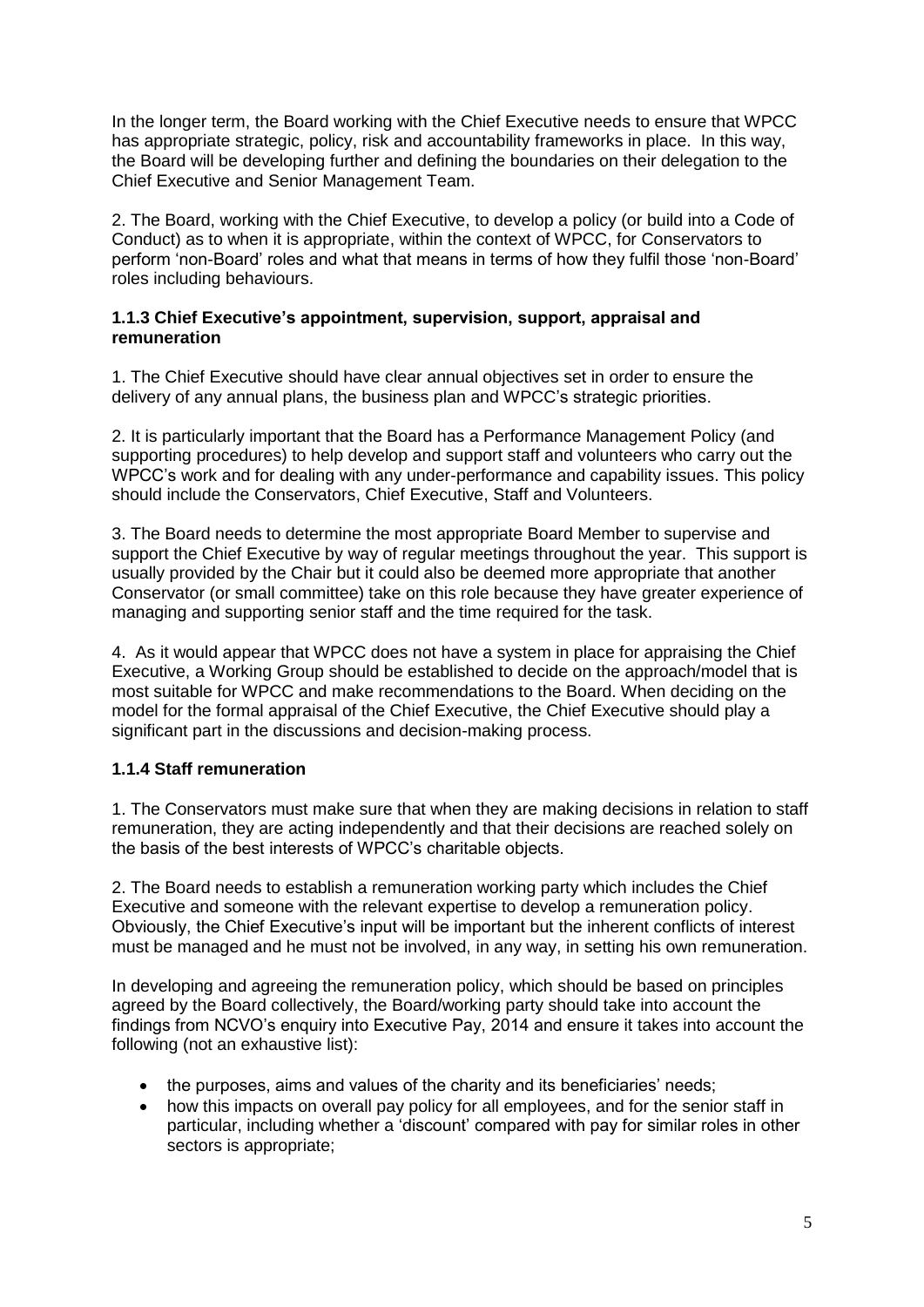- the types of skills, experiences and competencies that the charity needs from its senior staff, the specific scope of these roles and the link to pay;
- the charity's current business plan and how the implementation of this plan may affect the number of senior staff it needs to employ or recruit and the nature of these roles;
- $\bullet$  the charity's ability to pay this includes the cost to the charity of raising pay, and whether it is sustainable, and how appropriate the level of pay, and any pay increase, is in the context of the charity, as measured against the needs of its charitable purposes and beneficiaries;
- their assessment of the charity's performance and the senior staffs' performance against expectations, in both the short and long term;
- appropriate available information on pay policies and practices in other organisations that can help make the decision on whether a level of pay is fair and reasonable.

3. The Board/remuneration working party should seek relevant professional advice on the different elements of its current remuneration package - especially in relation to tied accommodation and the final pension salary scheme that it currently operates – to ensure that all Staff and Board Members

- understand how they should be operated including in respect of HMRC;
- understand how they relate to each other (tied accommodation and salary and tied accommodation and final pension salary scheme etc);
- understand whether the whole package remains appropriate and in line with any pay policy and principles that are developed.

4. The Board must make sure that it is fulfilling all of its duties and responsibilities in respect of staff, which includes making sure that the organisation has in place all of the employment policies and procedures that are required and that they are adhered to.

# **1.1.5 Stewardship of assets**

Trustees have a duty to use charitable funds wisely and to maximise any returns (without putting the investment at undue risk) and in particular special rules apply to the sale, letting and mortgaging of land by charities.

Apart from the land which comprises Wimbledon and Putney Commons, the Charity has a number of other assets which include a windmill, tea rooms, golf club and tennis courts. Without any overarching strategy in place, it would appear that the Conservators have granted leases or licenses to a number of other people or organisations on terms that may not be particularly beneficial to WPCC. As a minimum the Conservators working with the Chief Executive should ensure:

- they have a register of all of its assets and the terms on which they have been granted to others – leases or licenses etc and for what length of tenure (+ copies of all leases and licenses held centrally);
- that it is known when any 'break clauses' or 'rent review clauses' etc come into play and on what terms/conditions they can be implemented;
- that Charity Commission rules were complied with when granting the leases or licenses;
- that leases/licenses are only granted if they are demonstrably in the best interests of WPCC and not because they would be helpful to the lessee or licensee;
- in granting leases or licenses any conflicts of interest or loyalty are rigorously managed;
- the leaseholder or license holder complies with the terms of the lease or license;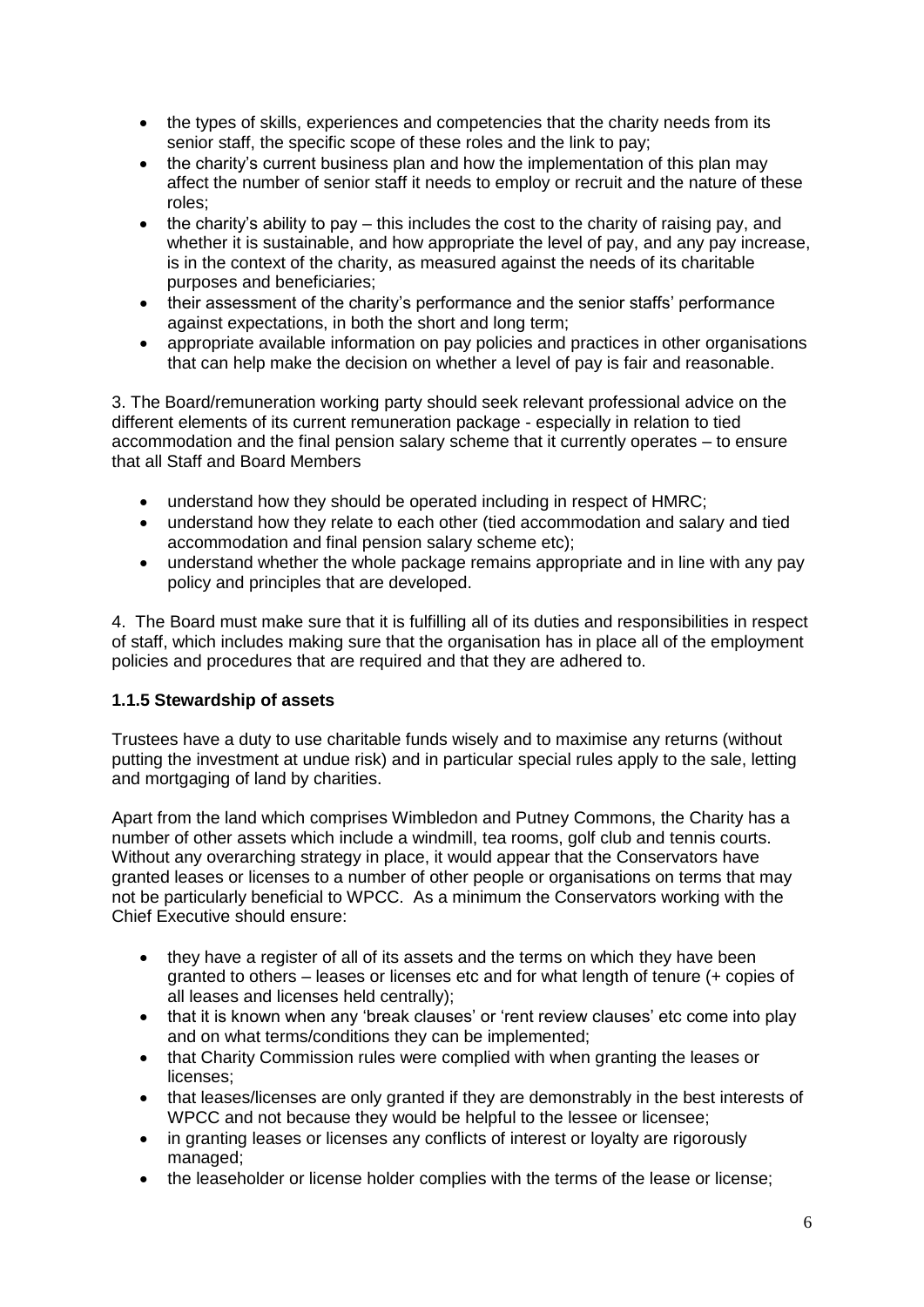- that a cost benefit analysis is carried out to ascertain whether it could be cost effective to breach the lease or licence in order to secure a better deal for the charity in the long term – having sought appropriate specialist, external advice;
- that a long term strategy for these assets is drawn up as part of the overarching financial strategy that is being created.

# **1.2 Ensuring delivery of the organisational purpose**

# **Recommendations**

# **1.2.1 Developing and agreeing a long term strategy**

1. WPCC must prioritise the creation of its strategic plan/framework which should be developed in close consultation with key stakeholders. The framework should be articulated clearly and should drive the work, and ways of working, of the charity.

The characteristics of top-quality plans include<sup>2</sup>:

- they establish a compelling vision and mission;
- $\bullet$  they contain a limited number of achievable strategic objectives (SMART<sup>3</sup>), which can be used to track progress and measure performance;
- they articulate the key strategies for achieving each of the objectives;
- they embody realistic judgements about what can be achieved within the resources and timescale of the plan;
- they are specific but adaptable, not set in concrete but not so generalised that they can mean anything to anyone;
- strategies for raising money are tightly integrated with service and campaign strategies;
- they set a clear financial framework;
- the allocation of resources to particular objectives is clear;
- they assess risks and establish mitigating actions:
- they contain a summary implementation timetable;
- the allocation of responsibilities is clear and ideally aligned with the organisation's structure.

# **1.2.2 What difference does the WPCC make?**

1. Having agreed the strategic objectives, more detailed aims and supporting coherent activities need to be identified by the Senior Management Team working with their staff. These should be developed into an over-arching business plan (which includes a financial plan) and used to develop annual plans.

2. Once the business and annual plans have been agreed, a proportionate system to measure performance against aims (Key Performance Indicators – KPIs) needs to be developed by the Senior Management Team in order that WPCC and the Board can measure progress, learn from experience and deliver greater impact.

3. The Conservators must ensure that their annual Audited Financial Statements include the mandatory 'public benefit statement' and that it fully complies with the Charity SORP<sup>4</sup>. In order to do this properly, Conservators and Senior Staff need to make sure that they are

<sup>1</sup>  $2$  Managing without Profit,  $3<sup>rd</sup>$  edition, Mike Hudson 2009

 $3$  SMART = specific, measurable, agreed/achievable, realistic & timed

<sup>&</sup>lt;sup>4</sup> The statement of Recommended Practice – Accounting and Reporting by Charities (SORP) 2005 or SORP 2015 for accounting periods beginning on or after 1 January 2015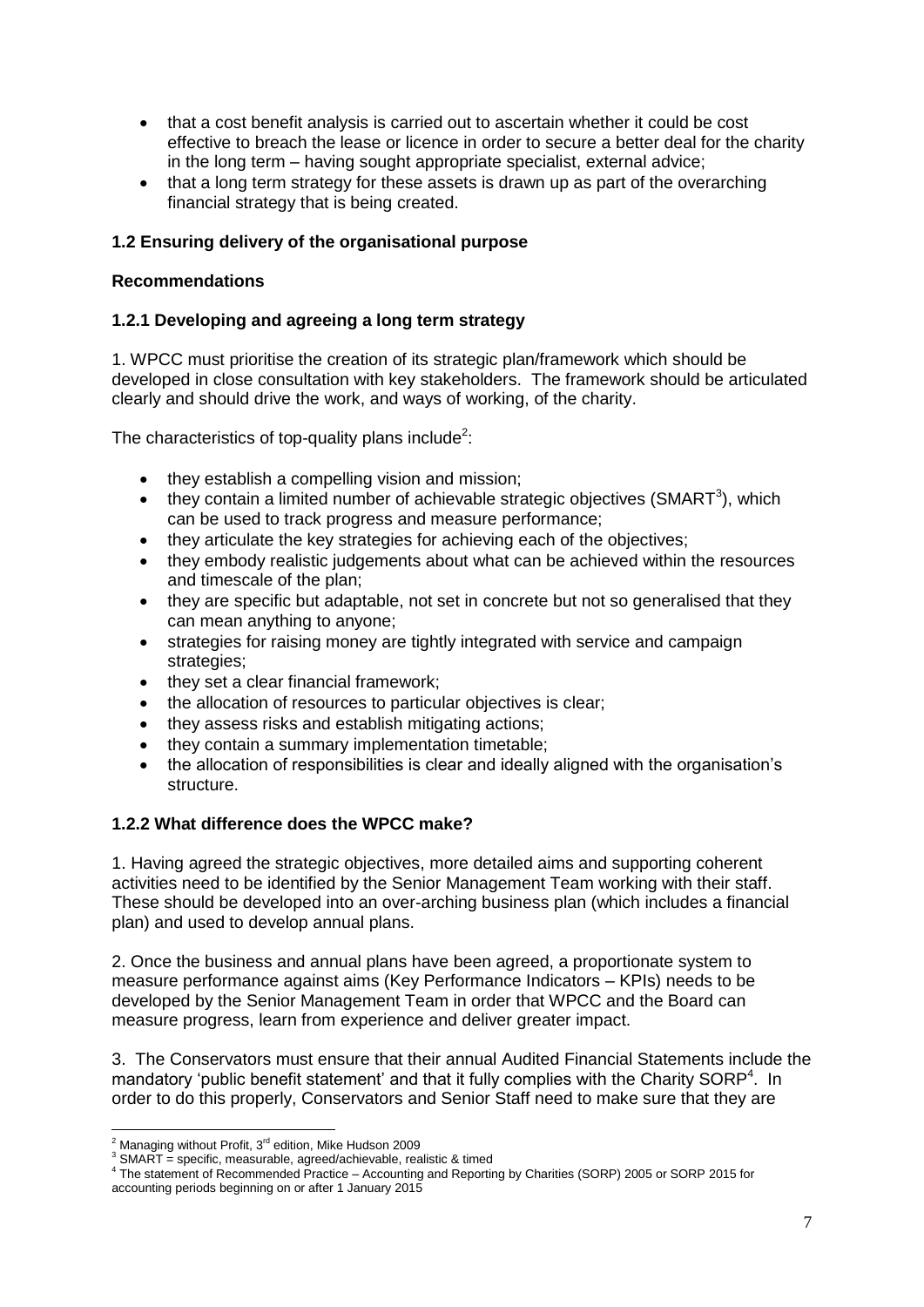clear as to how the WPCC's aims/objectives are carried out through its activities for the benefit of the public. The development of a strategic framework for the organisation should seek to ensure that all Conservators, Staff and other key stakeholders are clear how WPCC meets the public benefit requirement.

# **1.2.3 Considering the need for different ways of working**

1. The Board, working with the Chief Executive, needs to ensure it has mechanisms – perhaps as part of its risk management processes and procedures – in place that will alert them to external and environmental factors that could result in the board having to consider whether:

- the Charity's purposes could be better achieved through collaboration, or where appropriate, merging with one or more other organisation(s) with similar objectives;
- different ways of working may be required to meet the opportunities and challenges presented by developments within the field of operation, including the risk of missing opportunities.

2. As part of its strategic objective *"To build upon the work of the Communications Review 2013, to improve on the outward facing methods by which we communicate…",* WPCC needs to consider how it can become less *"insular"* and more willing to learn from others and/or work in partnership or collaborate.

# **See also 1.6.2 below**

# **1.3 Working effectively both as individuals and as a team**

# **Recommendations**

# **1.3.1 Skills, knowledge and experience**

1. The appointment process for two of the three appointed Conservators appears to fully comply with best practice and seems to work extremely well (external advertisement seeking Conservators with particular skills, knowledge or experience; shortlisting and interview process; followed by rigorous vetting procedures including taking up references, verification of qualifications etc).

Conservators therefore need to consider how they can replicate, as far as possible, the process used to fill vacancies amongst the appointed trustees when elections are held. The Code requires trustees to use *"provisions in the governing document for appointing board members effectively and intelligently, so that elections by members and nominations by external bodies are informed by the board, and any power of co-option is used to fill key gaps in board skills"*.

Conservators should consider the options available to them which include:

- seeking advice and/or redrafting the Election Bye-Laws to ensure the nominations process and therefore the candidates that are put forward for election are selected on the basis of the skills, knowledge or experience that they can bring to the Board;
- as part of raising awareness of the elections in 2015 particularly seek nominations from people with the skills, knowledge or experience that have been identified as missing;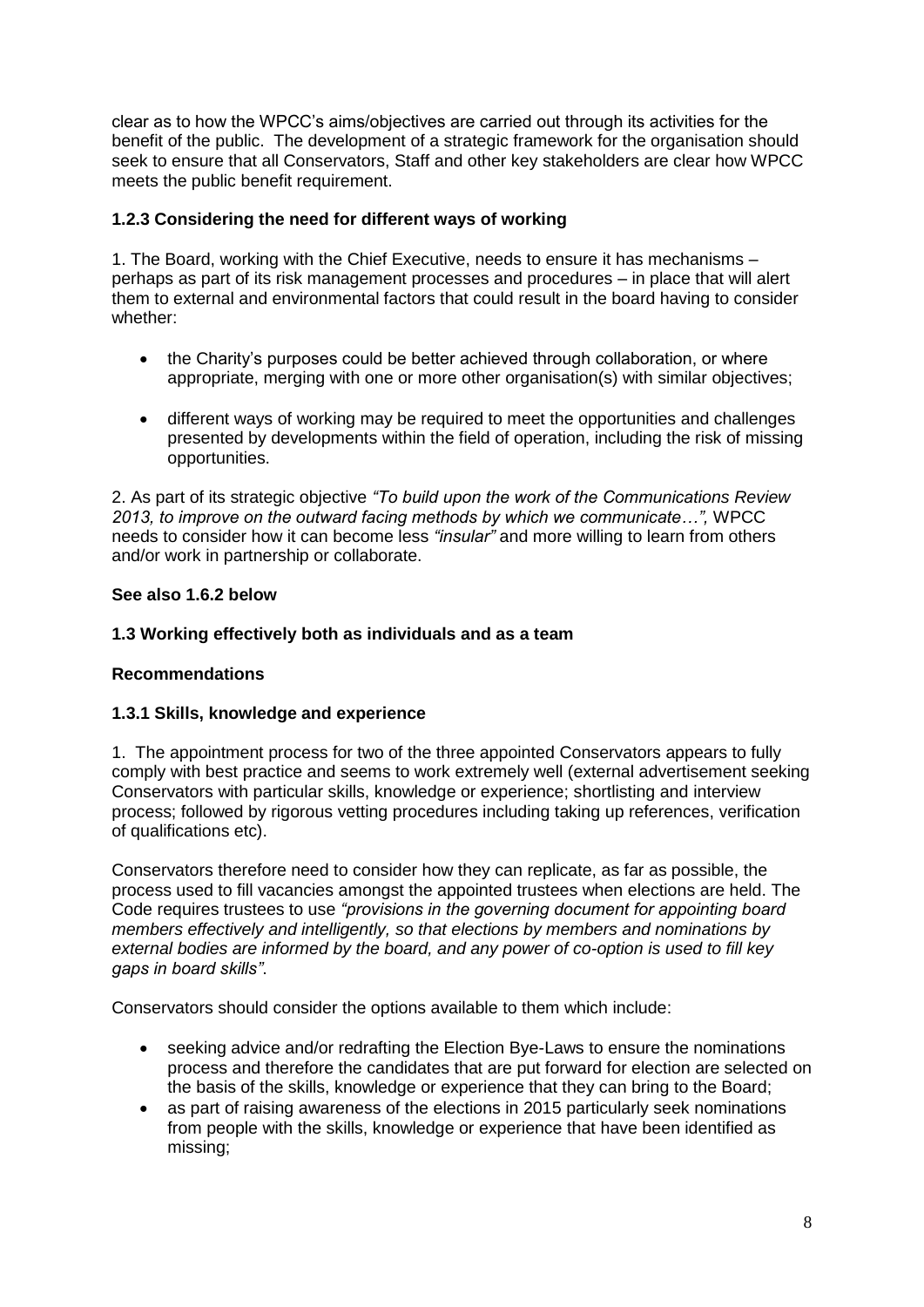where possible seek to amend "the Act" to allow for co-options to the Board for additional expertise that may be required and/or co-opt Committee Members for skills, knowledge or experience they can bring to the work of the Committee for which there is already a precedent.

# **(See also 1.3.2 below)**

# **1.3.2 Eligibility to serve**

1. WPCC needs to ensure that it gets all current and prospective Trustees/Conservators to sign an 'eligibility to serve' form which can be downloaded from the Charity Commission website - [https://www.gov.uk/government/publications/confirmation-of-charity-trustee](https://www.gov.uk/government/publications/confirmation-of-charity-trustee-eligibility)[eligibility.](https://www.gov.uk/government/publications/confirmation-of-charity-trustee-eligibility)

2. WPCC needs to ensure it puts a procedure in place to ensure that Trustees/Conservators continue to be 'eligible to serve' throughout their time as a Trustee.

2. All election literature should inform prospective candidates of the 'eligibility criteria' for election as a Trustee/Conservator and the checks that will need to be carried out.

The Chief Executive working with the Returning Officer need to make recommendations to the Board as to when the 'eligibility checks' should be carried out. As a minimum the checks need to include:

- the register of bankruptcies and individual voluntary arrangements on the insolvency service website;
- the register of disqualified directors on Companies House website;
- the register of trustees removed by the Charity Commission or courts, which is kept at the Commission Offices;
- identity checks;
- checks on key qualifications;
- Disclosure and Barring Service checks, if appropriate.

It is also seen as best practice for references to be taken up.

# **1.3.3. Code of Conduct and other policies to support the work of the Board**

1. A Code of Conduct for Conservators/Trustees should be drawn up and implemented before the elections are held in 2015. A trustee code of conduct is an agreement between the charity and individual trustees that spells out the standards of behaviour expected from trustees. Trustees should be asked to sign up to the code when they join the board. When they do so they are pledging to uphold its standards.

2. A Governance Working Party/Committee, with the assistance of the Chief Executive, needs to develop a number of policies that will govern the way in which the Board will operate going forward. The policies need to be developed and agreed by the Board as soon as possible but definitely before new Conservators/Trustees are elected in 2015. Policies include – a conflicts of interest policy and register, role descriptions for honorary officers, terms of reference for all board committees, confidentiality, trustee expenses, receipt of gifts and hospitality, whistleblowing etc.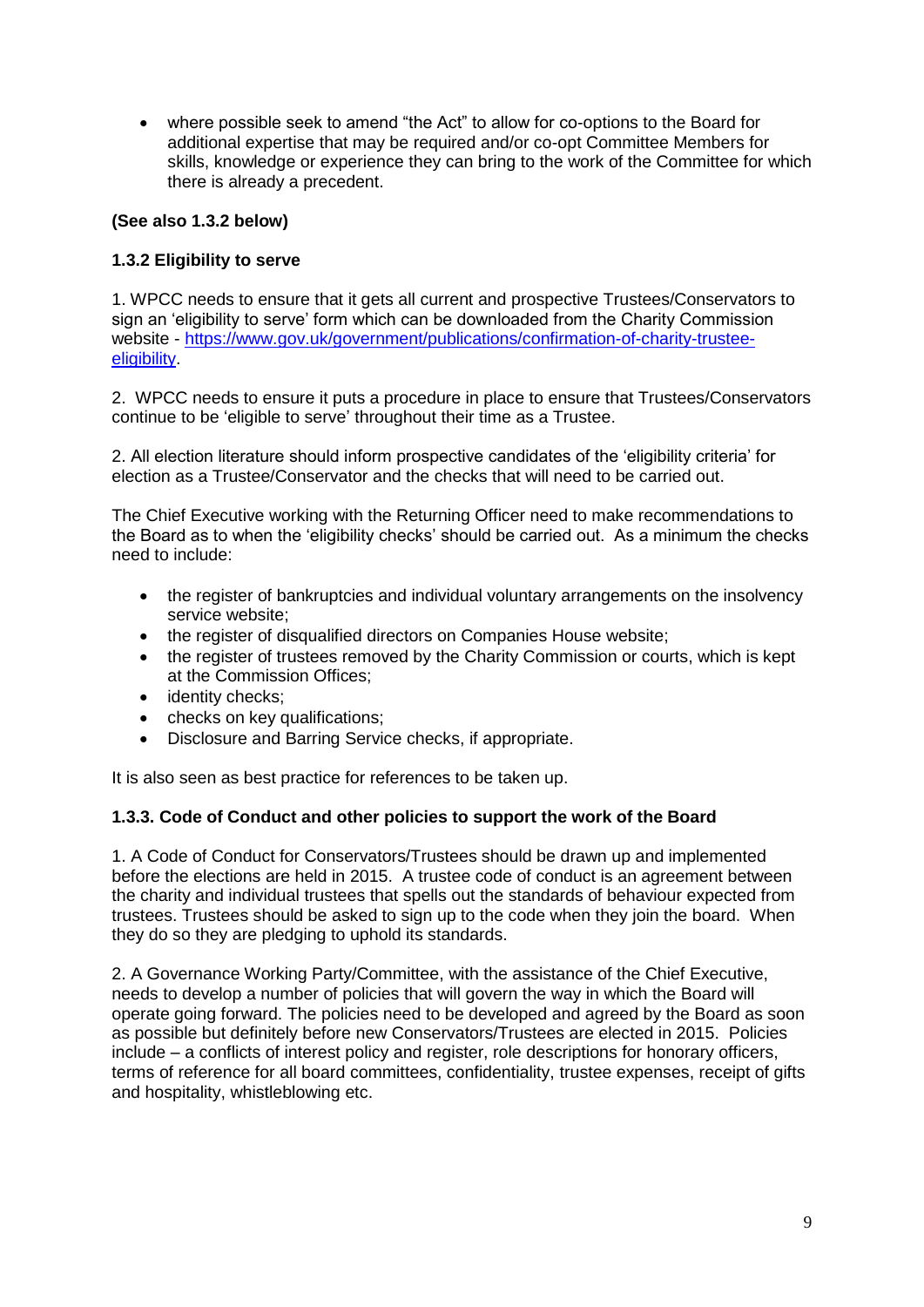# **1.3.4 Conservator training and development**

1. As soon as the elections have been held and the new Board is in place, a skills, knowledge and experience audit should be carried out, having previously determined the skills, knowledge and experience that are required by the Conservators collectively.

- Assessing the skills, knowledge and experience of current trustees can be difficult because the normal practice is to ask trustees to complete a questionnaire which could give a very subjective view. It is therefore recommended that any selfassessment questionnaire asks trustees to rate themselves on a scale of  $1 - 3$  ( $1 = 1$ ) outside my competence,  $2 = \text{can keep up}$ ,  $3 = I$  could lead on this/I have professional expertise) and to provide examples of how they have gained their skill, knowledge or experience.
- A Governance Working Party/Committee **(see 1.4.4 below)** should then assess all of the responses and produce an analysis of the gaps that exist and makes recommendations as to what actions need to be taken e.g. training required or cooptions needed, if possible.
- The Chair of the Governance Working Party/Committee should then meet with individual Conservators to discuss the skills audit and any training or development that might be required. In this way a training and development plan could be created for each Conservator/Trustee.
- Training needs identified can be met in various ways including formal training sessions, mentoring or peer support, self-directed learning including reading Charity Commission publications and guidance and attending conferences or workshops etc.

2. A structured induction process needs to be designed and implemented for all new Conservators. This should include:

- an induction pack of written material:
	- $\circ$  Trustee Handbook (where it exists) and log-in details for any portal where all information required by Conservators can be accessed
	- $\circ$  copy of the charity's governing document;
	- $\circ$  copy of the charity's mission statement;
	- $\circ$  brief history of the charity;
	- $\circ$  copy of the charity's strategic plan and current business plan;
	- $\circ$  copy of the latest report and accounts, current budget and most recent management accounts;
	- o role description for Conservators;
	- o copy of the Board's role and terms of reference for any committees;
	- o list of matters reserved for the Board of Conservators
	- $\circ$  copies of policies relating to Conservators conflicts of interest and loyalty, expenses, code of conduct, confidentiality, anti-bribery etc;
	- $\circ$  copies of other board policies risk, reserves, investments, health and safety, whistleblowing etc:
	- o details and dates of Conservators and Committee meetings;
	- $\circ$  an organisation chart;
	- o contact details for other Conservators and key employees; and
	- o minutes and papers of recent board meetings.
- an assessment of any training required by the new trustee;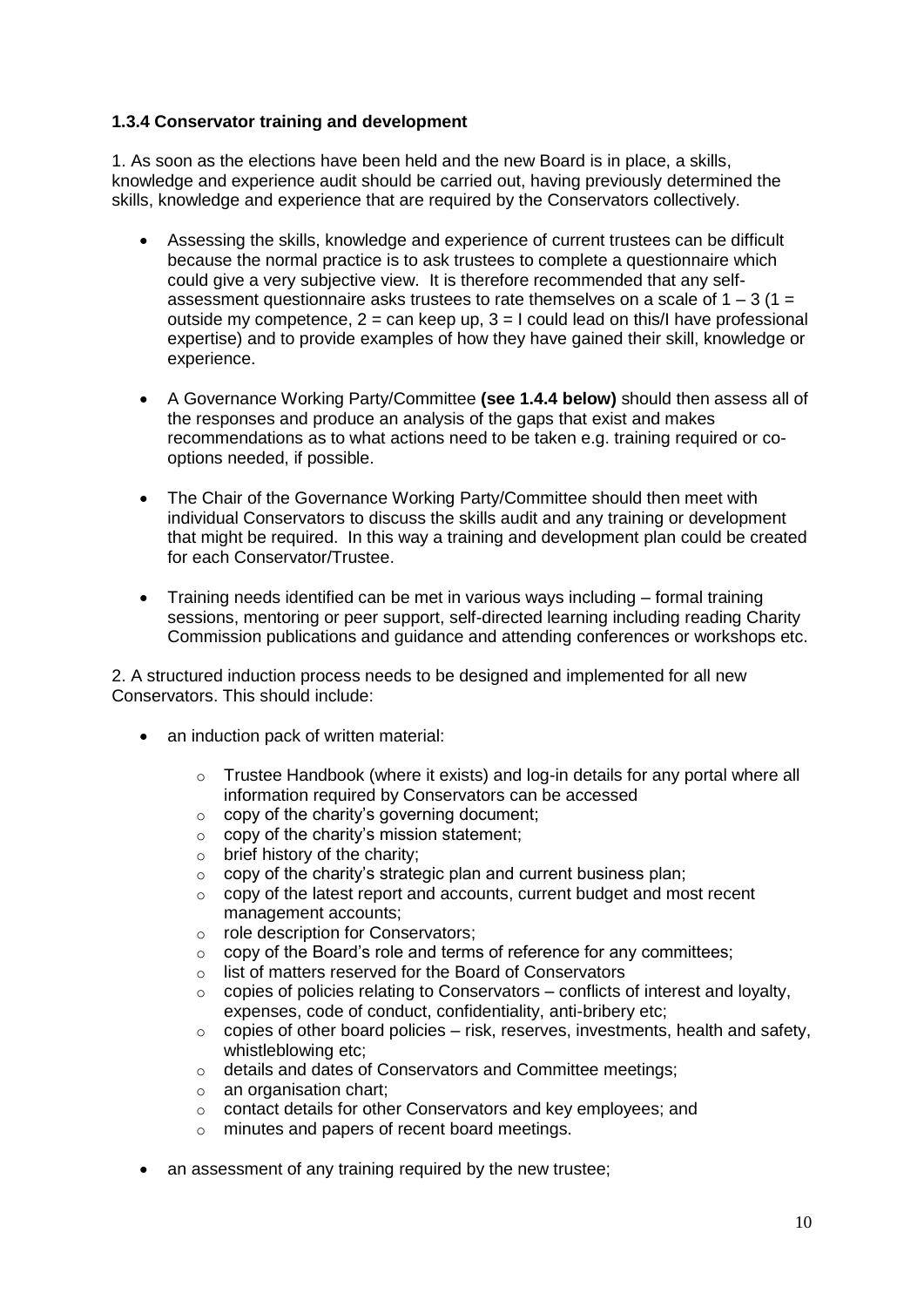- attendance at induction training sessions introduction to the organisation and key staff, meeting other trustees including the Chairman and Treasurer etc;
- introductions to professional advisers:
- visits to see services provided by the charity or projects being delivered;
- meetings with key stakeholders of the charity.

3. The induction pack for new Conservators could be developed into a Trustee/Conservator Handbook or Manual which would be useful for all Conservators, no matter how long they had been in post. Handbooks could be provided in hard copies and/or the information could be stored on a secure governance/trustee section of WPCC's website or elsewhere.

4. The Governance Working Party/Committee should consider the options available to the Board for appraising its own performance on a regular basis. As a minimum, the effectiveness of WPCC's Board, the Chair and individual Conservators should be assessed every two years. This process should recognise achievements, identify areas that need strengthening and agree an action plan with target dates to make governance more effective.

5. On the basis of the skills audits that will be carried out and the Board and individual Conservator appraisals, all Conservators/Trustees should be offered relevant, on-going training and development opportunities.

# **1.3.5 Board meetings, agendas and minutes**

# **Board meetings**

1. Conservators should ultimately aim to meet on a quarterly basis with two away days per year where they spend quality time on the big, strategic issues that need a serious airing. However, because this Governance Review is going to create a lot of additional work in the short/medium term, we would recommend that the Board move to meeting every two months, as soon as possible, with the stated aim of meeting on a quarterly basis when practicable.

2. In readiness for the elections in 2015 and in order to encourage more people - with the skills, knowledge and experience required - to stand for election, Conservators should change not only the frequency of meetings but also the time of day/evening when meetings are held. The time of day/evening when meetings are held is crucially important and if held during the working day could rule out anyone of working age/in employment.

3. On the basis of the findings of this review of governance and the Communication's Review in 2013, we would recommend that the 'open/public' parts of WPCC's Board Meetings are stopped on the basis that they serve no meaningful purpose. They should be replaced by quarterly or half-yearly sessions, led by the Chief Executive, in which public participation and involvement are actively encouraged. The main purpose of the new sessions would be for the public to be informed about the work that is being carried out on the Commons and to be given plenty of opportunity for questions and answers. A particular emphasis might be to showcase the work of the Natural History Sub Committee.

4. Conservators working with the Chief Executive will need to carefully consider the sensitivities and risks around changes to the way in which they currently operate (ceasing to meet monthly and no longer inviting the public to attend the 'open/public' part of the Board Meeting) and draw up a communications strategy (including key messages) for proactively promoting positive messages about the changes and for dealing with any negative publicity.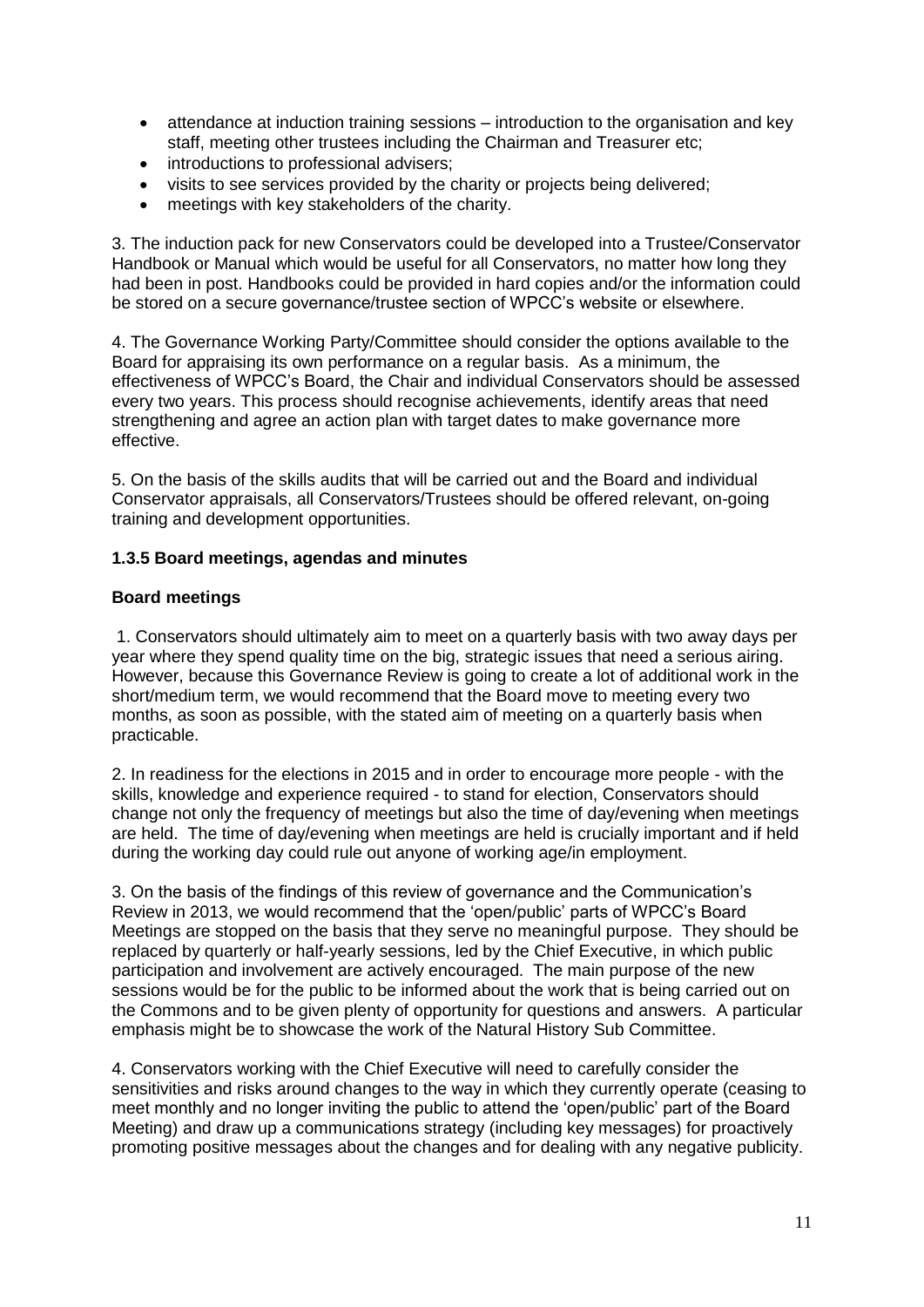# **Agendas**

1. The Chief Executive working with the Chair should create an annual plan/chart for the agendas of Conservators' Meetings. The plan needs to be able to demonstrate that all of the Conservators' duties can be fulfilled within the number of meetings planned and that each agenda has room for any unexpected items that might crop up.

Using a chart showing the six board meetings and the two board away-days, the following should be slotted in:

- routine items of planning, monitoring, and reviewing (e.g. budget, Annual report & Accounts, annual review of risk);
- items from the previously agreed timetable for review of high-level Board policies;
- a work plan for the Board any strategic work that the Board needs to do in a timely manner in order to help the Chief Executive and the charity achieve what is being asked of them in the coming twelve months;
- the two or three 'spotlights' or 'trustee audits'; and
- the strategic big issues and strategic challenges to be addressed during the year that require either a decision or formal guidance to the Chief Executive (again the number of strategic issues/challenges needs to be small to ensure there is sufficient time to do them justice either in a Board meeting or as part of the Board away-day).

In order to ensure agendas are not overfull, the Chair and Chief Executive need to ensure rigorously that Board time is not wasted by including topics that might be of interest but are not of significant strategic importance.

(This forward planning will also help the Chief Executive to factor work required by the Board into his annual plans.)

2. When Conservators are meeting quarterly then each agenda would normally include the following standard agenda items:

- apologies for absence:
- minutes for previous meeting for approval;
- matters arising;
- declarations of any conflicts of interest or loyalty;
- Chief Executive's report;
- report on the performance of the charity against its strategic objectives/business/corporate annual plans;
- financial matters including management accounts;
- high-level board policies for review/approval;

 planned strategic challenge or 'big issue' to be considered; other items

- delegated authority reports e.g. reports from board committees;
- compliance issues;
- other key issues requiring the board's attention;

to finish

- any other business:
- short review of the meeting:
- dates of meetings for the next twelve months.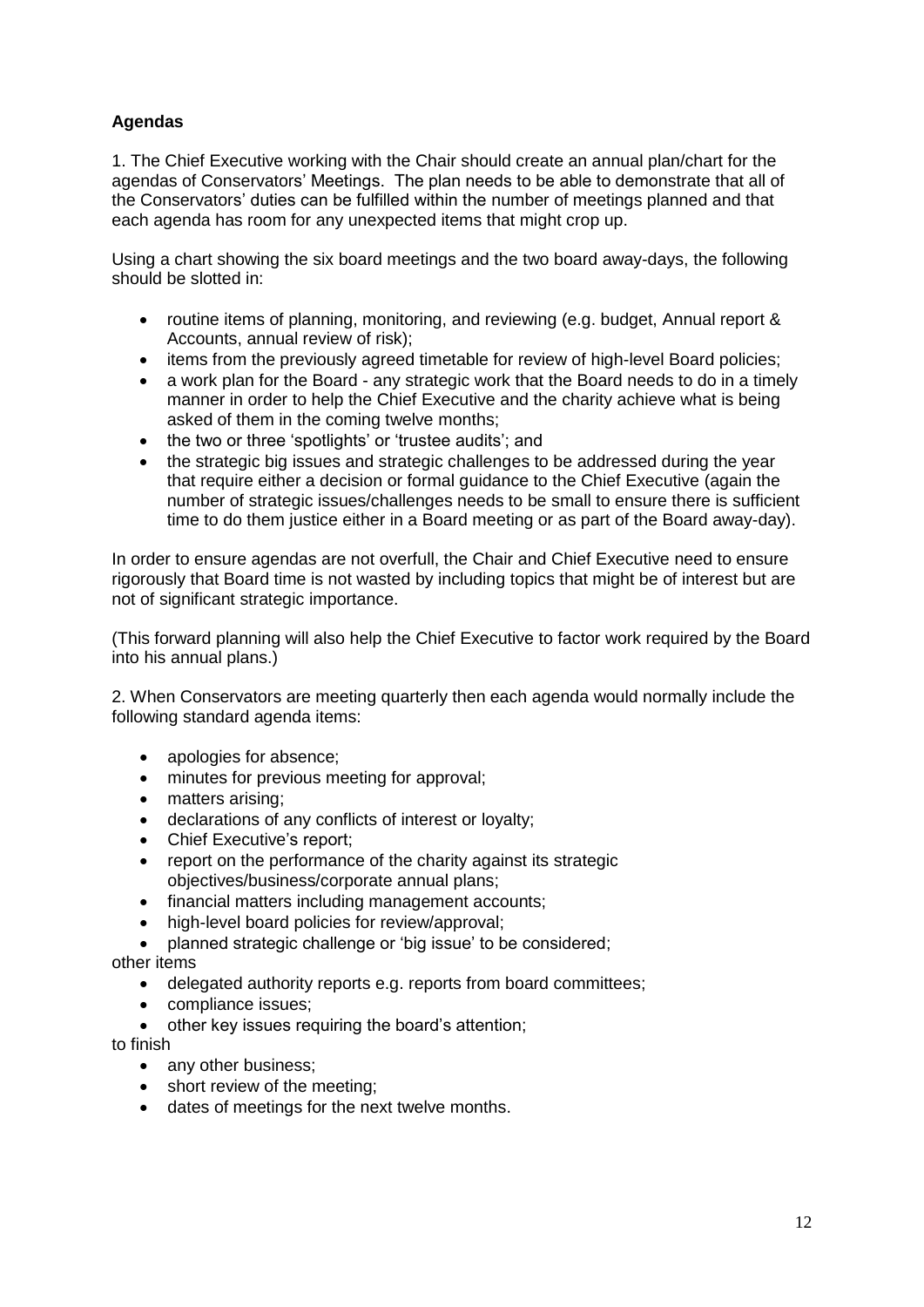# **Minutes**

The standard of Board papers must be improved. Papers should be succinct and to the point, concentrate on governance issues and received by Conservators in plenty of time before the meeting.

1. We would recommend that whoever is responsible for WPCC's minutes of Board meetings , if they have not already done so, read the Charity Commission guidance entitled "It's your decision: charity trustees and decision making" -

[https://www.gov.uk/government/publications/its-your-decision-charity-trustees-and-decision](https://www.gov.uk/government/publications/its-your-decision-charity-trustees-and-decision-making)[making.](https://www.gov.uk/government/publications/its-your-decision-charity-trustees-and-decision-making) The guidance is helpful because it explains the information that needs to be considered or disregarded by trustees when making decisions and this is therefore the information that needs to be captured by the minutes of meetings.

- 2. All Board and Committee minutes should include and record succinctly:
	- a brief account of key points of discussion and debate on each item of business;
	- reports and documents introduced, accepted or noted etc;
	- the precise wording of any proposal or resolution;
	- information upon which the decision was based (including advice received from the executive and from professional advisers);
	- the stages of the decision-making process including the consideration of risk and how the risks attached to the chosen option or course of action will be managed;
	- decisions made; and
	- any action required by whom and by when;

3. Minutes of each meeting should be supported by a rolling Action Chart which should be presented in support of the agenda item at the next meeting 'Matters arising not covered elsewhere on the agenda'.

# **1.4 Exercising effective control**

# **Recommendations**

# **1.4.1 Financial Management**

1. The current Finance Committee should be rebranded as a Finance and Investment Committee **(see 1.4.4 below)** and detailed terms of reference should be drawn up.

2. The Finance and Investment Committee should meet regularly and ideally two or three weeks prior to four (if not six) of the planned Board Meetings. The Finance and Investment Committee's meeting schedule should be agreed for twelve months in advance and the dates should be published so that Conservators/Trustees are aware of when the Committee will meet.

3. The Finance and Investments Committee's terms of reference should include the following responsibilities:

- ensuring the trustees' fulfil their financial responsibilities and the charity is operating within the financial requirements and guidelines set out in law, regulation and the charity's governing documents;
- ensuring there are appropriate and written financial delegations, appropriate and sufficiently robust financial controls (including assets) which are regularly reviewed, monitored and tested;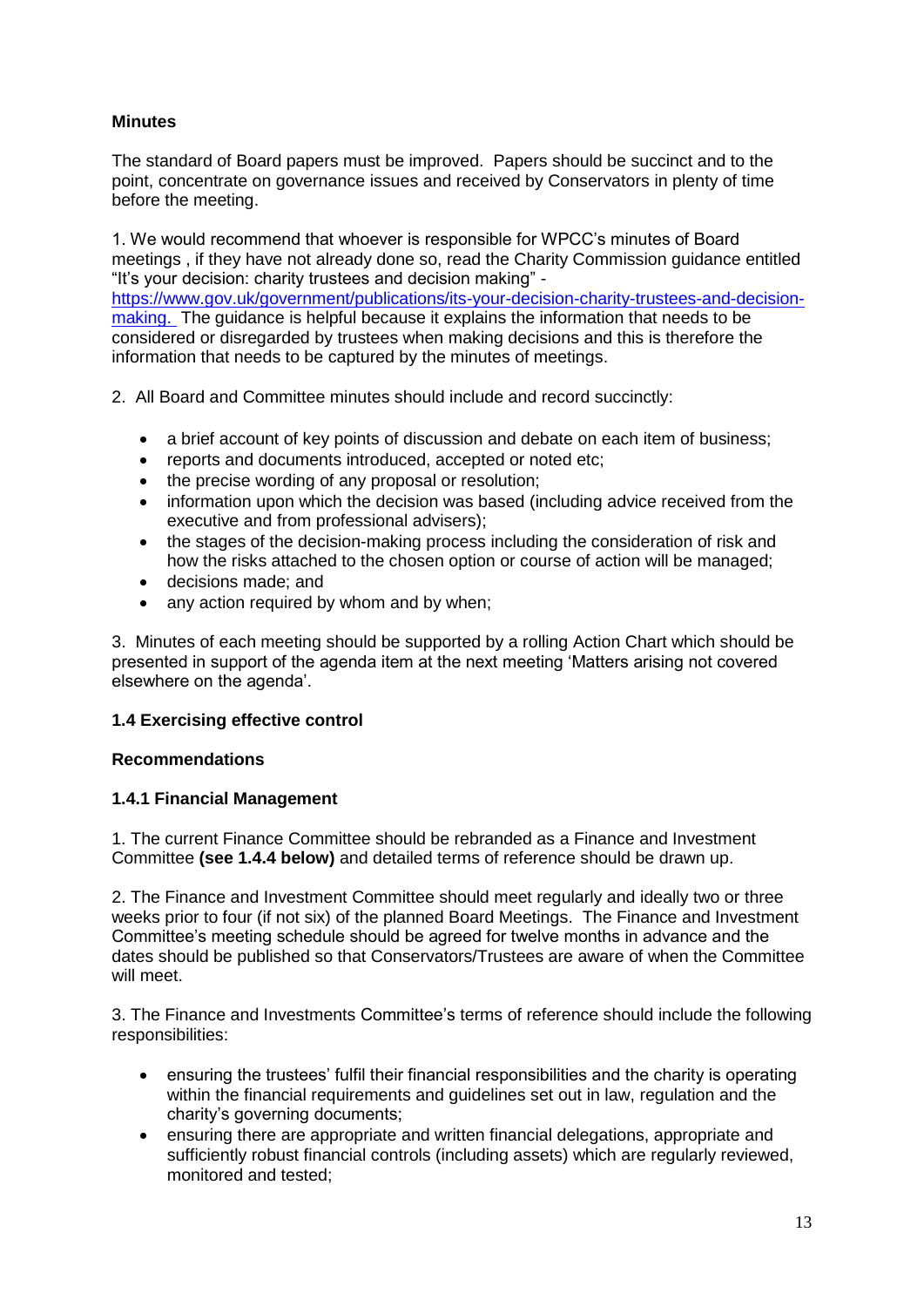- drafting the financial strategy for the Conservators to approve;
- ensuring that Conservators' deliberations and decisions are made taking into consideration financial implications and risks (including operational risks);
- ensuring there is an appropriate budgetary process;
- scrutinising and evaluating draft annual budgets for recommendation to the Board;
- working with the Chief Executive to ensure that financial reporting is both accurate and useful for monitoring and decision making;
- ensuring management accounts are reviewed regularly, and performance measured against the approved budget. All significant variances should be explained and reported to the Board.
- formulating for the approval of the Board's investment strategy (including objectives, risk appetite and policy) for approval by the Board, and then to regularly review and to monitor the performance of the portfolio and the investment managers;
- ensuring that the charity has anti-fraud and whistle-blowing policies and procedures that are regularly reviewed and known throughout the charity.

The terms of reference should also include:

- membership maximum and minimum number of members, how many trustees, relevant expertise required (at least one shall be a qualified accountant, one with investment experience etc);
- attendance every committee member is expected to attend every committee meeting, what staff will be invited to attend;
- voting which committee members will have the right to vote (trustees only or any co-opted members) and what constitutes a quorum;
- frequency of meetings:
- what delegated authority it has been given:
- what is expected of the committee in terms of reporting back and being held to account;
- the need for the Committee to annually review its effectiveness.

4. Conservators, working with the Chief Executive must make sure that WPCC has appropriate and robust financial and other internal controls <https://www.gov.uk/government/publications/internal-financial-controls-for-charities-cc8> in place. The Board must also ensure that the financial and other internal controls are reviewed on an annual basis.

5. The Conservators, working with the Chief Executive, must ensure that they regularly retender for the professional services that are provided to the Charity by auditors, lawyers, investment managers etc. As this has not been the practice to date, WPCC needs to set up a programme for ensuring that all professional services are re-tendered to ensure that they still represent good value for money and that the advisers have the relevant expertise particularly in relation to charities.

6. The Conservators must ensure that WPCC's auditors have the relevant expertise in relation to charities and that, on an annual basis, they provide an 'audit findings letter/management letter' which communicates audit matters of governance interest to them as Trustees.

7. Conservators, working with the Chief Executive, must ensure that any land and buildings the charity owns are well maintained and insured. *(It is understood that this work has already been prioritised and is being implemented.)*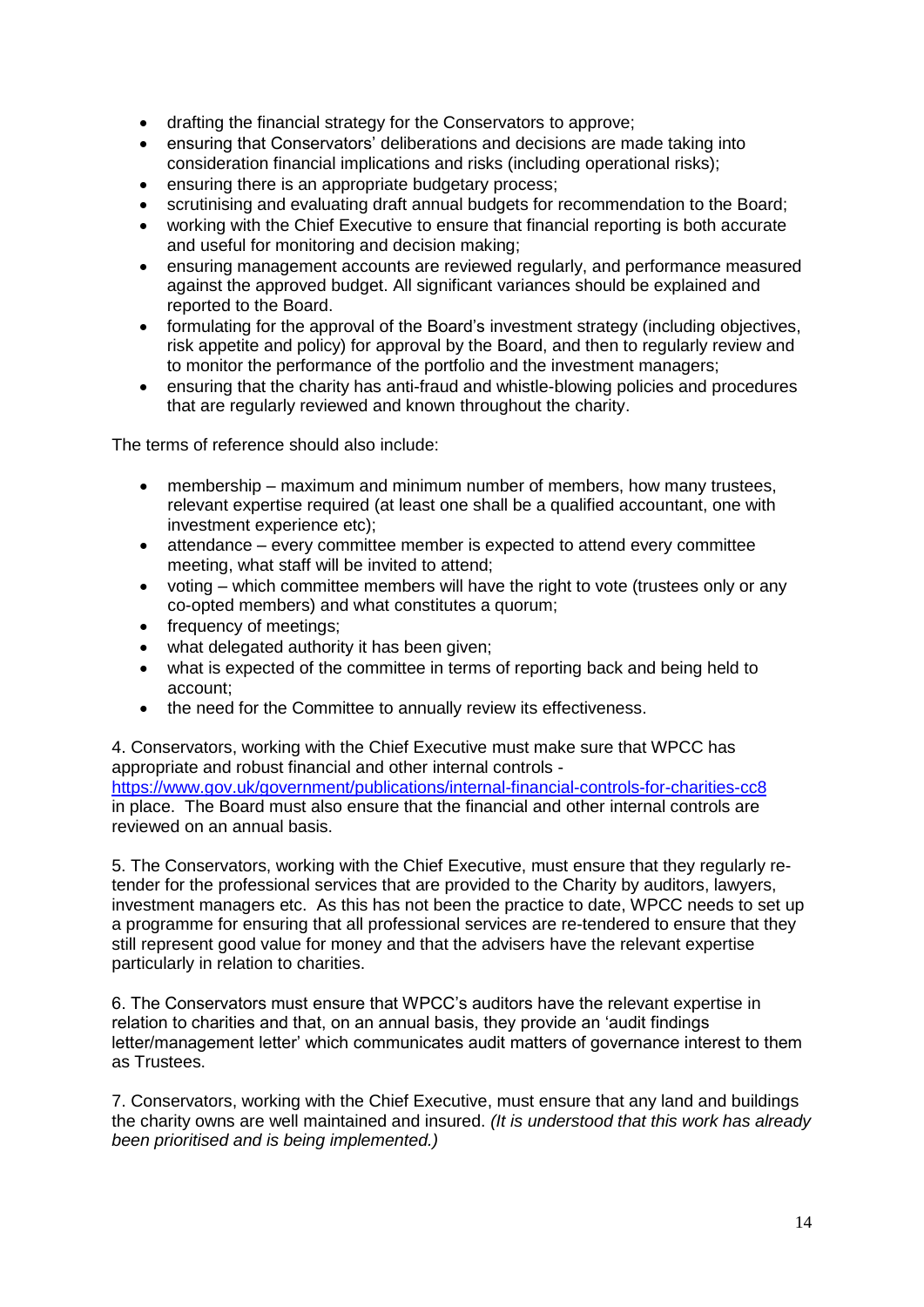8. It is understood that the Chief Executive, working with the Conservators, is currently drawing up a financial strategy for the organisation. We would therefore recommend, as part of this work, that WPCC's reserve's policy -

<https://www.gov.uk/government/publications/charities-and-reserves-cc19> - is overhauled in line with Charity Commission guidance and an investment policy [https://www.gov.uk/government/uploads/system/uploads/attachment\\_data/file/302278/cc14t](https://www.gov.uk/government/uploads/system/uploads/attachment_data/file/302278/cc14text.pdf)

[ext.pdf](https://www.gov.uk/government/uploads/system/uploads/attachment_data/file/302278/cc14text.pdf) is developed and agreed by the Board.

# **1.4.2 WPCC's high level Board policies and procedures**

1. The Conservators should ensure an audit of all policies is carried out which includes their fitness for purpose, gaps identified and a timetable for the development of missing policies to be produced.

Policies that have been identified as missing as part of this Governance Review include the following – Anti-Bribery Policy, Code of Conduct, Confidentiality Policy, Eligibility to Serve, Internal financial controls, Investment Policy, Performance Management Policy, Receipt of Gifts and Hospitality, Reserves Policy, Risk Policy, Schemes of delegated authority, Trustee Expenses Policy, Whistleblowing Policy.

2. Conservators should put time aside to consider which high-level policies are so important that they have, in their view, to be Board policies. Having identified these high-level policies (some will be required by law, some by regulation and some through Board choice), Conservators should agree the mechanism for the regular review of these Board policies (i.e. by which committee or by the Board) and how frequently, and set up a schedule for their review.

3. Once the Conservators have determined which policies need to be Board policies, all other policies should be delegated to the Chief Executive.

# **1.4.3 Risk Management**

1. Conservators should establish an Audit and Risk Committee **(see also 1.4.4)**.

2. The Audit and Risk Committee, working with the Chief Executive, must ensure that WPCC has a risk policy that is approved by the Board. The risk policy needs to clearly articulate the Board's appetite for risk in difficult business areas and how it will manage and limit the impact of identified risks. A risk policy should also define the respective roles of the Board, Audit and Risk Committee and the Senior Management Team in relation to risk management.

2. The Risk Policy should include the following, as responsibilities of the Conservators:

- use the Conservators' and Chief Executive's diverse professional expertise and experience for 'horizon scanning' to help identify and 'brain storm' potential 'new' risks and possible impact on WPCC of major changes occurring elsewhere;
- $\bullet$  introduce the discipline of considering consequences<sup>5</sup> (both intended and unintended) and various related scenarios (e.g. reputational risks attached to a proposal and reputational risk of rejecting a proposal);
- annually consider the Risk Report from the Audit and Risk Committee and ensure that sufficient time is allocated to the discussions ;

<sup>1</sup>  $5$  As a result of X, there is a risk that Y may happen which will lead to Z (consequence). It also helps to consider the cumulative effect of several relatively low-impact risks occurring together.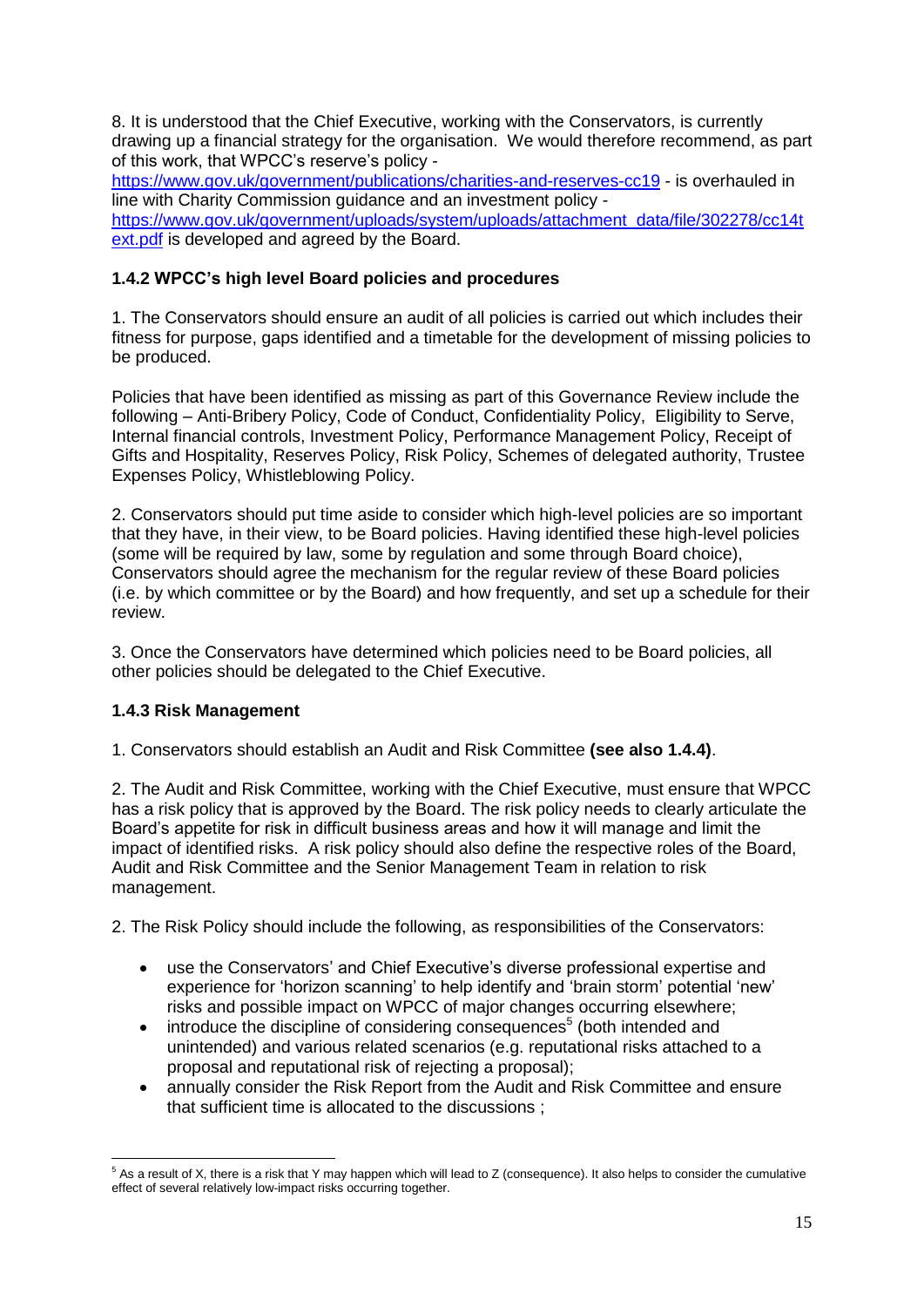- consider insurance cover at the same meeting at which the Board carries out its annual oversight of risk;
- require all major proposals to the Board to carry a risk assessment (this includes the annual budget);
- require the Chief Executive to report at each and every Board meeting on his current top risks (approximately two to three) and how these risks are being managed on behalf of the Board;
- an annual programme of 'spotlights' (about two or three each year) should be planned in advance to check that selected policies and procedures or financial controls etc are robust and being followed.
- as recommended before the Board identifies which policies are so important (by law, regulation or choice) that they have to be Board policies and ensures that these policies are regularly reviewed and complied with.
- reports from Board committees to the Board (usually copy of their minutes) should carry a cover sheet, which highlights:
	- o key issues about which Conservators need to be aware (including major risks);
	- o decisions that Conservators are being asked to make, albeit with recommendations from the committee; and
	- o decisions made by the committee under delegated authority.

# **1.4.4 Board Committees**

1. WPCC should adopt the following Board Committee structure:

- Audit and Risk Committee
- Finance and Investment Committee (to include Remuneration)
- Governance Working Party/Committee (if ongoing could include Appointment of Conservators and Elections)

The Natural History Sub Committee should be recognised as an operational committee that reports to the Chief Executive. It would also appear that the following permanent/ad-hoc Committees - Communications, New Buildings and Putney Hospital – also cover areas that should be considered as operational matters which are the responsibility of the Chief Executive.

2. Approximately three Conservators, one Senior Staff Member and one external person should serve on each committee with the Board (having sought advice from the Governance Working Party/Committee) appointing a Conservator as Chair. Conservators should be appointed to Committees on the basis of the skills, knowledge and experience than can provide to the work of a particular Committee and external members serving on Board Committees should have relevant and demonstrable professional expertise.

3. All Committees will need new Terms of Reference to be drawn up but especially the Governance Committee/Working Party. The Governance Committee's primary focus will be on how WPCC implements the recommendations from the 2014 Governance Review and ensures that the Board and Board Committees have the skills, knowledge and experience that are required by the organisation.

4. All terms of reference for Board Committees must clearly set out what authority has been delegated to it e.g. decision making powers or merely implementation of decisions taken by the Board. Before delegating decision making powers to a Committee the Board needs to ensure that this is allowed by the governing document/s.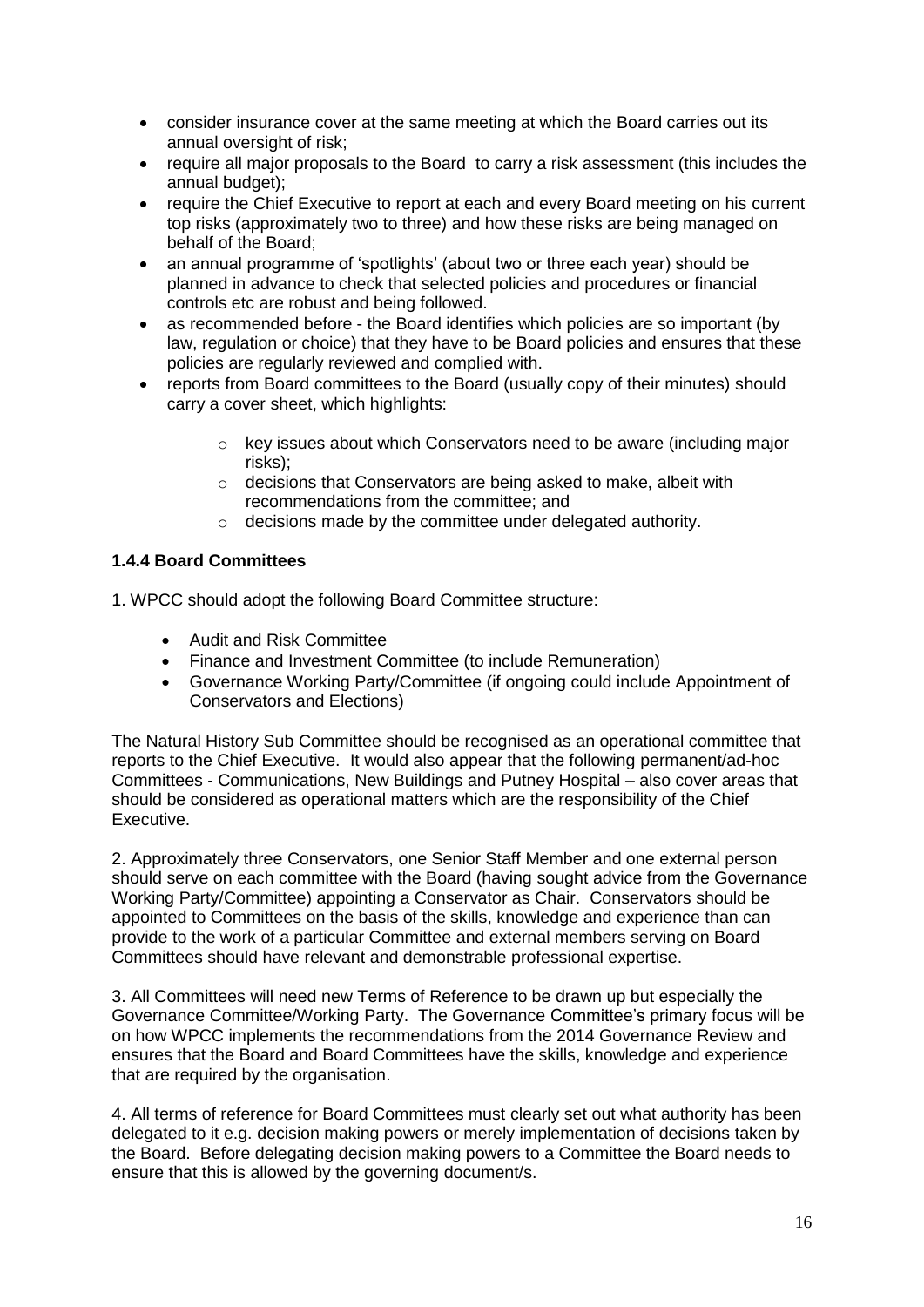5. No Committee should exist if it doesn't add value to the governance process. Therefore it is essential that each Committee's effectiveness is regularly reviewed by itself and by the Conservators, and in light of these reviews appropriate changes should be made – this can range from modifying terms of reference, to bringing on additional expertise, to abolishing the Committee if it cannot illustrate the extra value it brings to governance, to rethinking the committee structure.

# **1.5 Behaving with integrity**

1**.** WPCC must make sure that it develops and all Conservators adhere to the following policies:

- a code of conduct;
- confidentiality;
- expenses policy;
- identification of fraud and corruption;
- receipt of gifts and hospitality;
- whistleblowing.

# **1.5.1 Conflicts of interest and loyalty**

1. Along with other policies and procedures, WPCC's Board must urgently develop and agree a conflicts of interest and loyalty policy and procedures including a register of trustee and senior staff interests which are in line with Charity Commission guidance – 'Conflicts of Interest: a guide for charity trustees'.

A conflicts of interest and loyalty policy should include as a minimum:

- explain that trustees have a personal responsibility to declare conflicts of interest and loyalty if they are to fulfil their legal duty to act only in the best interest of the charity;
- define trustee benefits and highlight the requirement to obtain legal authority before any transaction involving trustee benefit is undertaken (and the possible repercussions if the authority is not received prior to any transaction taking place);
- set out how and by whom the policy will be monitored and enforced;
- be part of a wider policy framework for example a trustee handbook. It should also signpost and advocate the values contained in all relevant codes of conduct and other policies that the Conservators are obliged to follow; and
- provide more information on what interests Conservators should declare especially ones which could arise within the context of the WPCC.

2. The Chief Executive, working with Conservators, needs to ensure that the register of Conservators and Senior Staff interests is up to date and complete.

3. At the start of every Board meeting and every Board Committee meeting, the Chair of the meeting should ask if those present have any conflict of interest or loyalty with anything on the agenda. If a trustee fails to declare a conflict of interest or loyalty which is known to anyone present at the meeting, he/she is obliged to speak up – this is a particular obligation of the Chair.

4. Conservators and Senior Staff must recognise that conflicts of loyalty (where a trustee is a also a trustee of another charity where the interests of the two charities may create a conflict) need to be managed as rigorously as any conflict of interest (where the financial